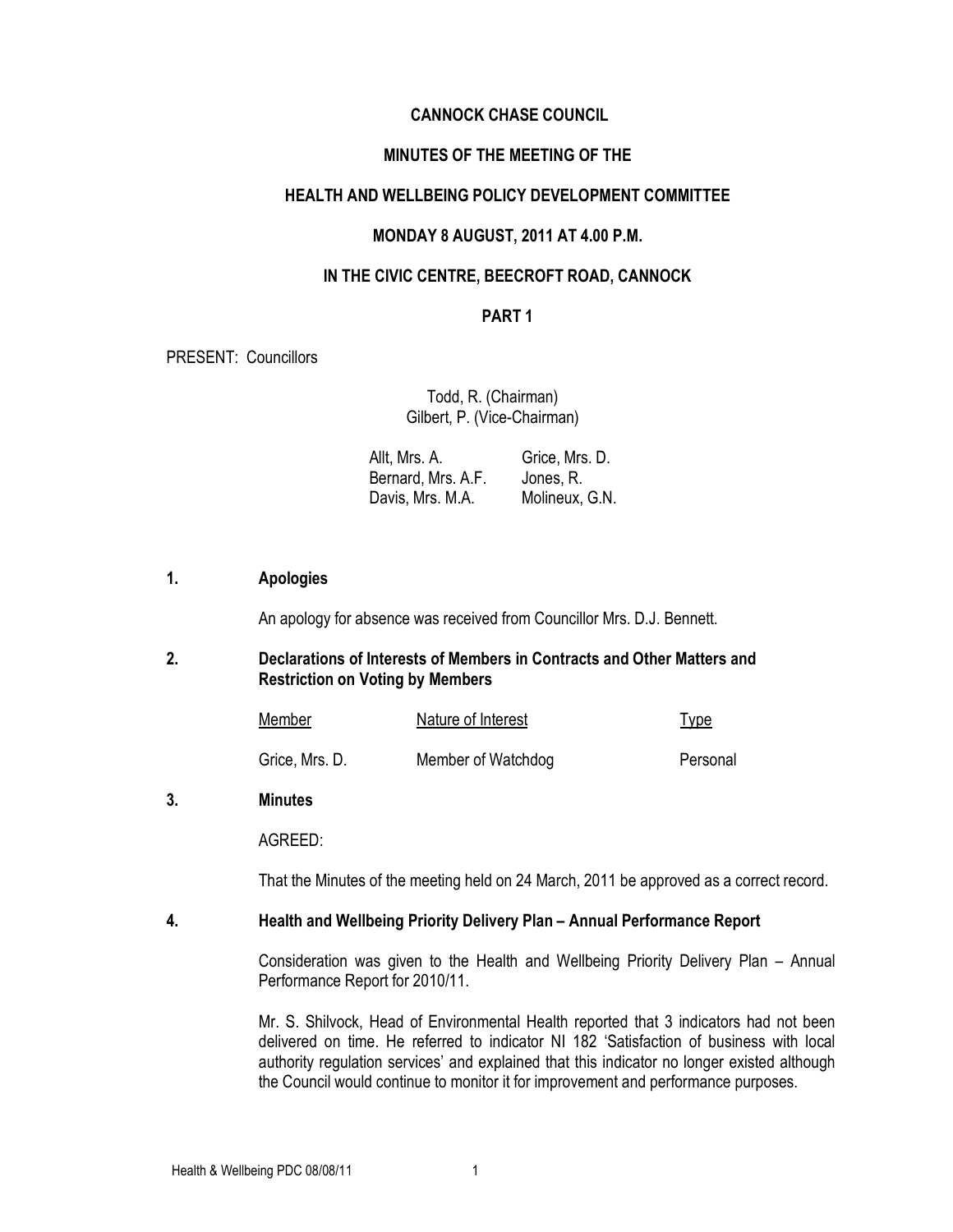He referred to Priority Outcome 1 'Hold mass participation event' and explained that although it was late this had now been delivered. With regard to the indicator 'Commence implementation' the Head of Environmental Health explained that this would be delivered in the next few weeks as there were problems previously trying to engage partners.

 A Member referred to Indicator NI 182 and sought further clarification of what the indicator was. The Head of Environmental Health explained that the Council was required to undertake a customer satisfaction survey based on how satisfied a member of the public was with a particular Environmental Health regulatory inspection that had been undertaken.

 Members discussed the reliability factor of the surveys in terms of how accurate the information was that was supplied. The Head of Environmental Health reported that positive responses had been received which included those establishments that had not received very good inspections. He reported that a few hundred responses had been received although he would forward more accurate information to Members.

 The Head of Environmental Health explained that the Priority Delivery Plan previously discussed was the annual report for 2010/11, and then circulated the Priority Delivery Plan for this year to Members. He reported that the Plan for this year only included the actions that the Council and Officers directly controlled, and not those reliant on the involvement of other partners.

 He pointed out a number of actions that fell both within the Health and Wellbeing and the Culture and Sport areas although those actions would be reported directly to the Culture and Sport Policy Development Committee.

 A Member referred to the action 'Facilitate the adaptation of the homes of people with disabilities' and asked if there was any funding the Council received from the NHS.

 The Head of Environmental Health referred to the resources the Council currently had and reported that with regard to disabled facilities grants (DFGs) £300k was received through funding from central government and £200k was found from within the Council. DFGs are means tested, however, adaptations for children were not means tested and could cost anything up to £50k. Eligible works for DFGs had been broadened in their scope and now include, for example, works to provide access to gardens. A similar sum (£500,000) is spent each year on providing disabled adaptations to the Council's own housing stock.

 The Head of Environmental Health reported that some Local Authorities had a backlog of work that was increasing year on year. However this Council currently had a backlog of work which was not growing, although it would take a considerable amount of funding to remove the backlog altogether.

 A Member referred to the disabled facilities grants and the cost of making adaptations for shower rooms which was fairly high. The Head of Environmental Health indicated that this was one area that was being reviewed, although it should be appreciated that the provision of a level access shower room could involve considerable work.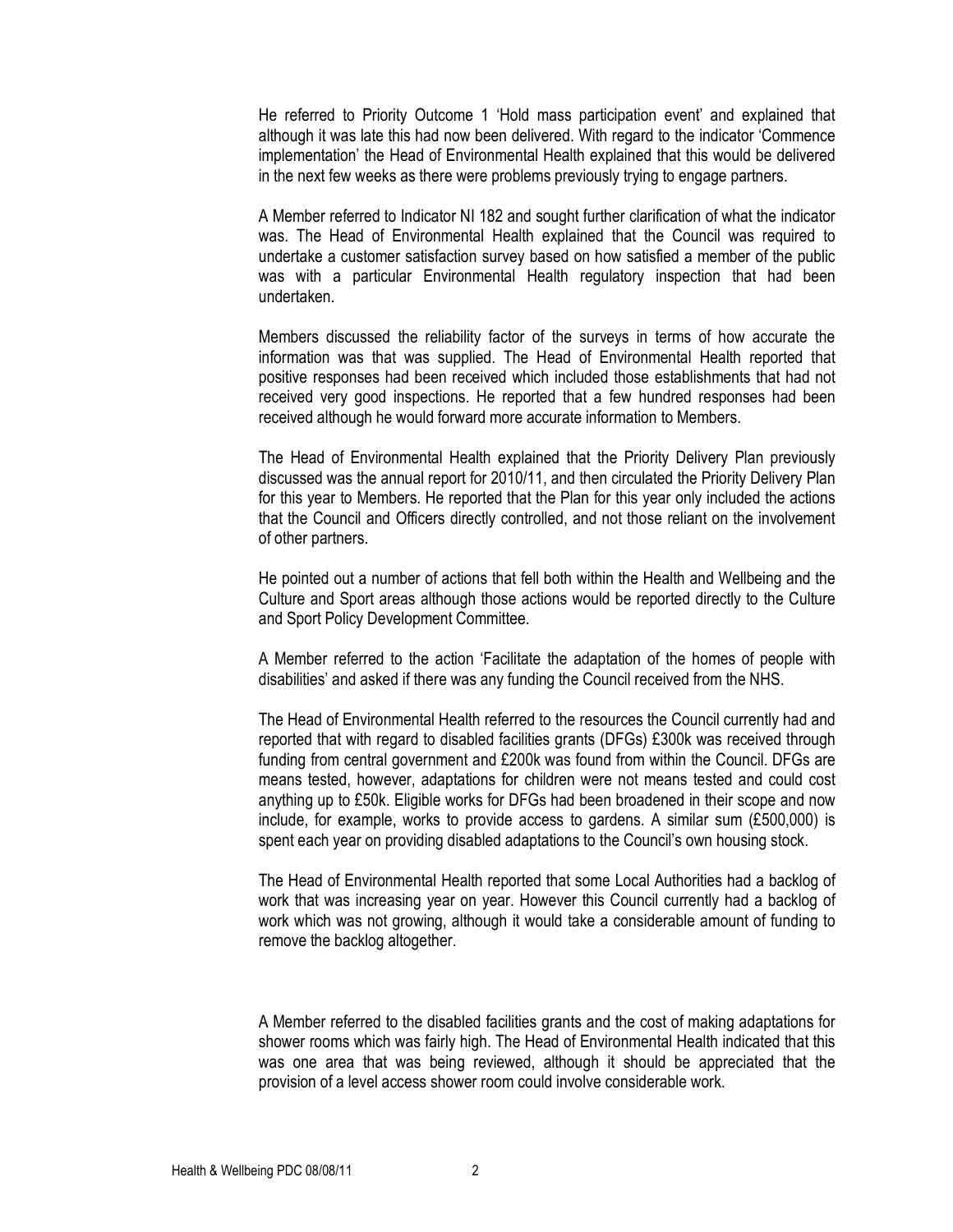AGREED:

- (A) That with regard to Indicator NI 182 'Satisfaction of business with local authority regulation services', the Head of Environmental Health provides the Committee with more detailed information in respect of the questionnaires.
- (B) That with regard to disabled adaptations, the Head of Environmental Health provides the Committee with more detailed information e.g., waiting times/reasons for waiting.

# 5. Update on the A5 Air Quality Management Area

 The Head of Environmental Health gave a presentation to Members on the A5 Air Quality Management Area (AQMA).

 He reported that under the Environment Act 1995 the Council had a duty to review and assess air quality across the District against 7 key pollutants and levels set by health based objectives. There were concerns at Bridgtown with traffic emissions and a AQMA was declared in June 2006 and effective from July 2006.

He reported that the AQMA included the A5 between Churchbridge and the District boundary just beyond Longford island. The stretch of the A460 between Longford island and the boundary at Wedges Mills was also included. The main area of concern was the residential properties on the A5 between Churchbridge and Walkmill Lane.

A number of ideas were discussed and initially a joint steering group with South Staffs District Council was set up as there were issues with the proposals to de-trunk the A5 and also with traffic data for the M6 Toll.

 He reported that the Council were continuing to work with the Highways Agency, Staffordshire County Council Highways, the Council's Planning Control Department and Consultants for the Highways Agency.

He advised that an action plan had been drafted which involved further reviews and assessment one of which was due in December 2011. The draft action plan which is currently awaiting final agreement by the Highways Agency will undergo full public consultation and be adopted by Council.

 The Head of Environmental Health advised that monitoring of the pollutants would continue and there was a duty to produce an action plan. Discussions were continuing with the Highways Agency and Staffs County Council regarding road improvement schemes to include in action plan.

 He advised that there was the potential for further AQMA on the Churchbridge to Turf Island stretch of the A5.

 The Chairman referred to the problems and particularly pollutants around the A5 where HGV's and other vehicles used that particular stretch of road. The Head of Environmental Health reported that there were a number of complications and referred to recent planning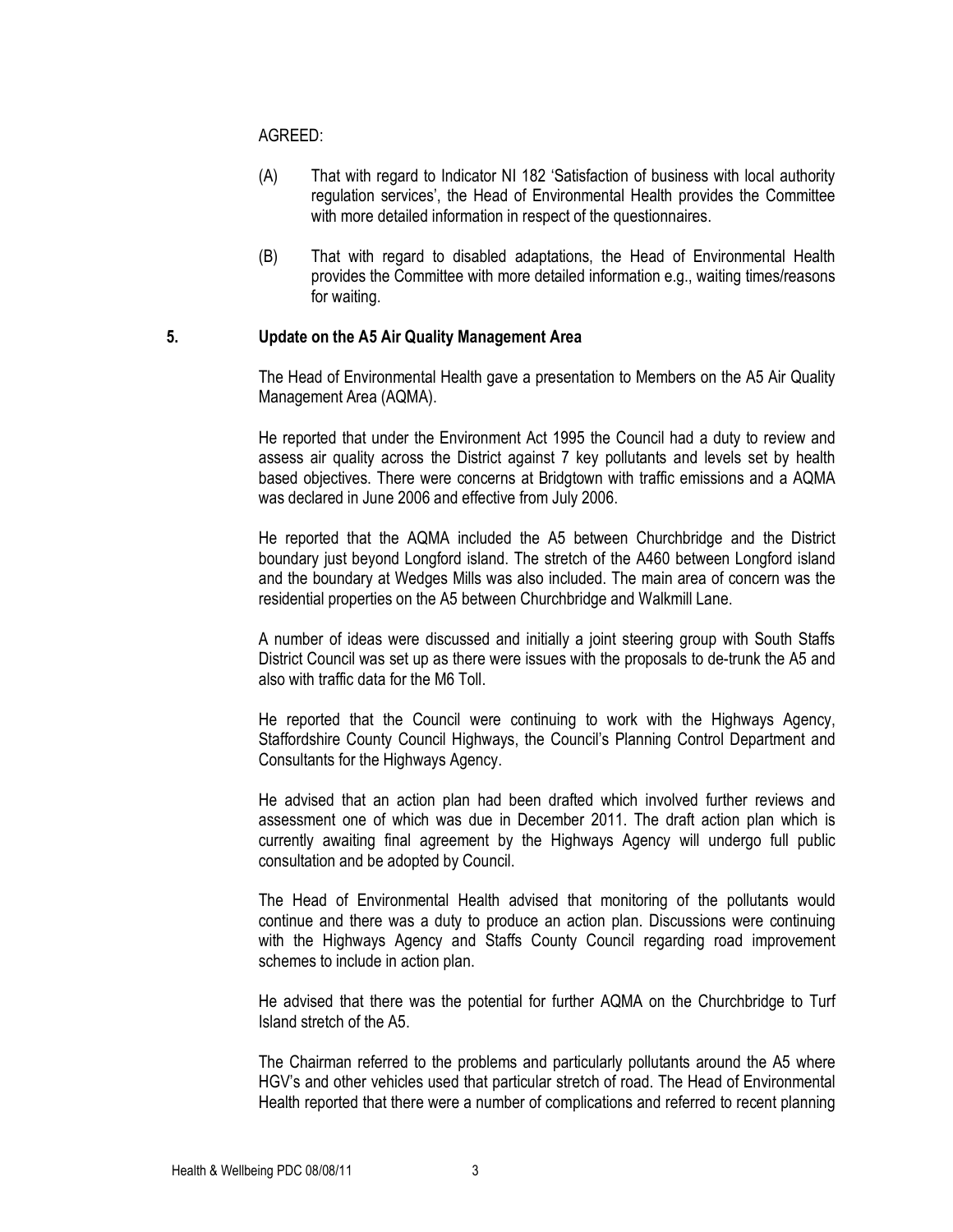permission for 2 incinerators which would be located at Four Ashes and Kingswood Lakeside. He advised that the biggest impact related to traffic movement and commented that when the permission was agreed for the incinerator at Four Ashes, one downside was of how vehicles would access the site.

 Some discussion took place between Members in respect of the type of waste and the vehicles used. The Head of Environmental Health commented that vehicles currently used Poplars Landfill for refuse collections but would use Four Ashes in the future. He also noted the concern with vehicle movement around the A5 corridor.

 A Member raised concern with traffic movement and asked why Environmental Health had agreed longer operating hours at the Poplars Landfill for its anaerobic digesting facility which had been discussed at the last meeting of the Poplars Liaison Committee. The Head of Environmental Health stated that the decision would have been made through Staffordshire County Council and consultation with the Planning Department, he would however check to see if any questions were asked.

 In response to a question raised by a Member, the Head of Environmental Health would liaise with the Poplars Landfill site in respect of loads being escorted onto site by the Police after hours.

 A Member referred to the further testing in December and sought further clarification of what this involved. The Head of Environmental Health advised that there was a fully automated station located in Bridgtown and diffusion tubes were scattered around the District. The information would then be analysed to measure the pollution across the District. He also explained that Rugeley Power Station carried out their own pollution monitoring and data from their monitoring station was also used..

 A Member was keen to know if any other areas within the District were coming close to meeting the pollution target. The Head of Environmental Health discussed the improvement in air quality following the introduction of smoke control areas a number of years ago. He also suggested that a solution was needed in Bridgtown to try and combat the congestion with traffic at the traffic lights.

#### AGREED

 That the Head of Environmental Health check to see if any questions have been asked of the department in respect of longer operating hours at the Poplars Landfill site.

## 6. Supplies and Internal Trading Costs

 Members were provided with the budget breakdown requested at the following meeting in respect of supplies and internal trading costs, and the Head of Environmental Health provided information in respect of internal recharges.

 $\overline{a}$ 

CHAIRMAN